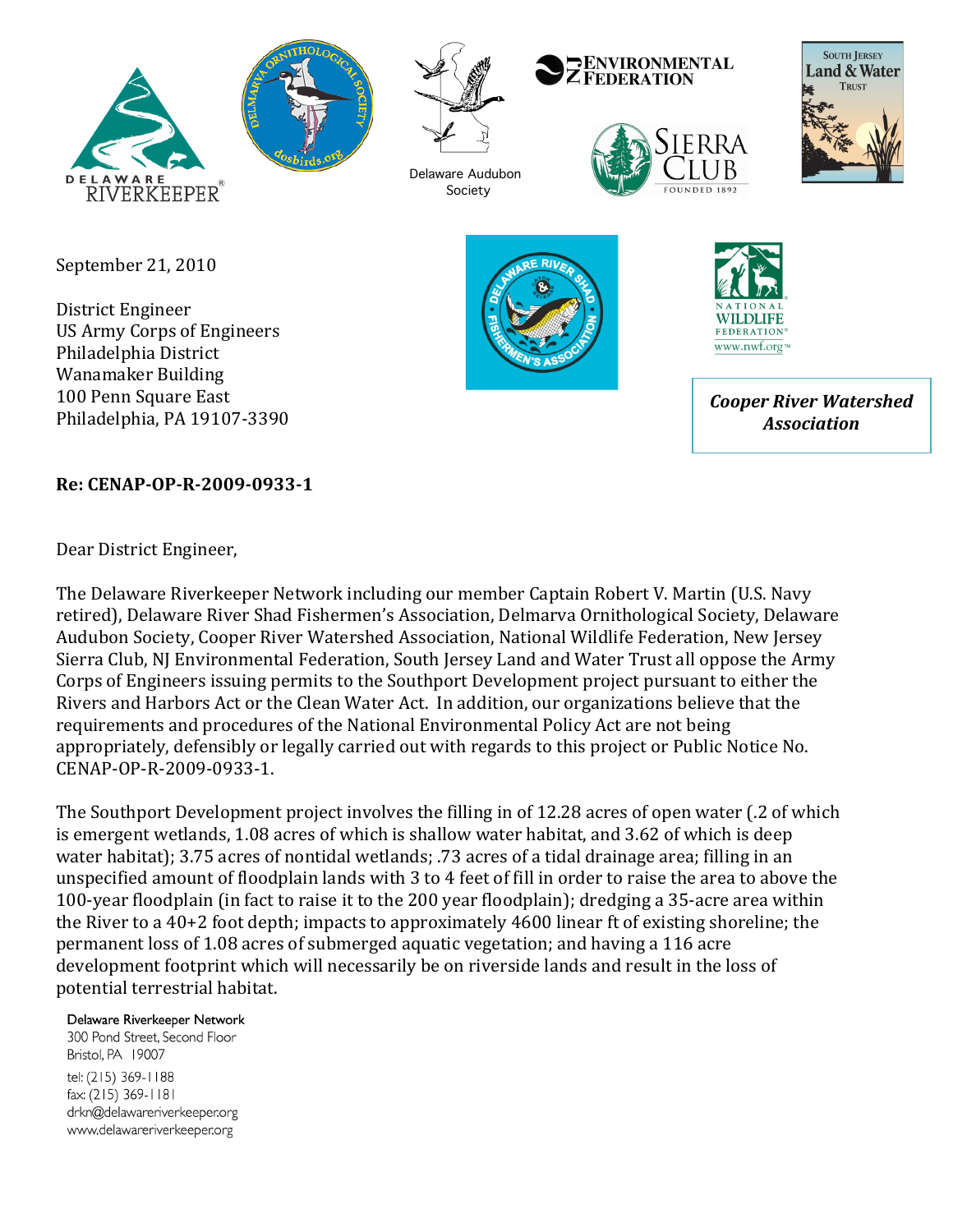This is clearly no small project.

With the level of harm to the environment this project will inflict it is clear that any issuance of a permit to approve the Southport Project would constitute a "major federal action significantly affecting the human environment" and thus will require a full Environmental Impact Statement (EIS) pursuant to the National Environmental Policy Act (NEPA) before any federal action can be legally taken. Additionally, the project is highly controversial, highly questionable both environmentally and economically, and has the potential, in combination with other reasonably fore seeable actions already being planned or occurring within the Delaware River estuary to result in serious and unnecessary harm to the environment. The Army Corps has not fulfilled the requirements of NEPA as required by law. The Army Corps has not created an Environmental Assessment (EA) for the project, either draft or final, and has failed to issue any findings regarding a FONSI or need for an EIS based on such an EA. Therefore, it is highly inappropriate and not legally justified for the Army Corps to be considering issuance of any permit decisionmaking regarding this project. The Army Corps needs to withdraw the public notice and first fulfill the requirements of NEPA before further considering the Southport Project for permitting or offering any other federal resources for implementation of the project.

#### **The Public Has Been Denied the Ability to Properly Comment on this Highly Controversial Project - It Has Been Provided Neither the Time Nor Information Necessary to do so.**

It is unjust and unreasonable to expect the public to gain access to all the relevant documents, to review them, digest them, and be able to provide informed comment on the Southport Project in the mere 30 day time frame the Army Corps has provided. The Army Corps has been working with the State of Pennsylvania to press this project along for several years now, looking at documents, engaging in meetings, undertaking negotiations, and discussing issues related to this project with the project sponsors. Little information, other than the bare bones basics, about the project was made available as part of the public notice, nor was there provided any pathway by which one could access additional information about the project in a timely fashion.

Further, the public notice was released shortly before a national holiday, during a time frame when many, if not most, in our region are engaging in their final summer holidays with family. The holiday period further limits opportunity for the public to become informed and engaged on this issue of concern to the region. In fact, the public notice issued by the Army Corps on August 24 took place during high vacation time, the Labor Day weekend, and the start of school for many – facts the Army Corps is well aware of and a strategy they often avail themselves of to minimize public review and comment.

This 30-day comment period, over the holidays, is insufficient to allow interested individuals or organizations to secure and review Army Corps and other agency files so they can provide informed comment. Minimal information was provided with the public notice by which the public could become more informed about this project and upon which the public could base their comment. As a result, the process provided impedes the ability of the public to provide informed review and comment on the project and decisionmaking under consideration.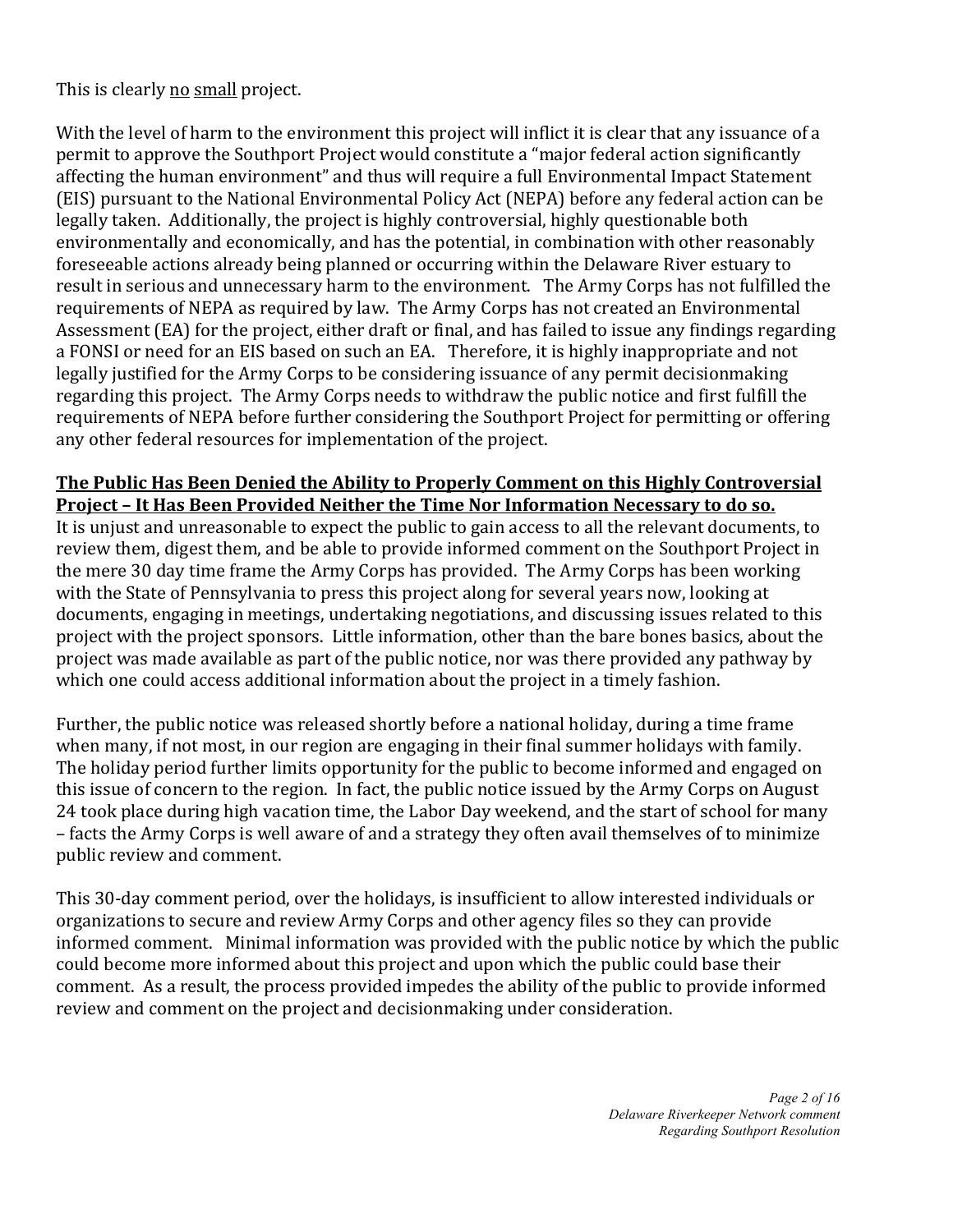#### **The Record Demonstrates that the Process Associated with Review of the Southport Project** is Being Manipulated and Truncated Inappropriately And Calls Into Question the Validity of the Army Corps' Current Review.

The Army Corps has already demonstrated its active commitment to allowing Southport to move forward. At an October 29, 2009 meeting the Army Corps already offered to use spoils from an Army Corps Confined Disposal Facility for the project. This kind of pre-determined outcome, demonstrates an absolute bias for the project, and an inability to engage in objective review. We will also note that this offering of dredge spoils for the construction of the project is itself a federal action, a commitment of federal resources for the construction and completion of the project and as such is a violation of the National Environmental Policy Act. Prior to any commitment of any resources, or any federal decisionmaking or other federal action regarding this project the Army Corps needs to create and issue a draft Environmental Assessment for public comment, finalize and issue a final EA, and then based on that EA engage in either the FONSI or EIS process – and it is our considered opinion that the only legally defensible outcome would be the decision to undertake a full EIS review.

We also provide, for the record, a copy of a Feasibility Analysis demonstrating the intent of project sponsors to use spoils from the Delaware Deepening project for construction of Southport. This documented intent for the use of Deepening spoils further demonstrates the importance of the appropriate implementation of NEPA and for the conduct of a full EIS review of this project. The source of the spoils, the contaminant levels in those spoils, the activities undertaken to secure the spoils that will be used to construct the project are all elements of the Southport Development project in need of full EIS consideration and review.

The lack of objectivity and commitment to ensuring the forward movement of this project is further demonstrated by the record we have been able to review to date.

In the minutes of a September 23, 2009 regulators meeting about the Southport project it was explained that project backers were seeking a decision by the PADEP and the USACE that the project was "permittable" prior to submitting a permit application. Providing such a decision is highly inappropriate and legally questionable. Without permit application materials the agencies cannot answer the question of whether a project is permittable, and if they were to provide such advance assurances they would be undercutting the legal permitting process and inappropriately circumventing the requirements of law and public policy.

And yet, at this September 23, 2009 meeting, PADEP assured that a permit could be obtained based only on preliminary design materials that would/could later be modified. Such a commitment of review and approval based on only preliminary information that all agree can change undercuts the legal, permitting, agency and public process. A permit decision is to be based upon the project proposed, not some advance speculation about what the project might ultimately look like. In fact, the minutes from this meeting assert that this preliminary design could be a simply "15% design" – 15% is no where near completion and demonstrates the inappropriate advance commitment of permitting authority and final decisionmaking. The Army Corps was present at, and active in, this meeting and made no effort to contradict these conclusions and assurances.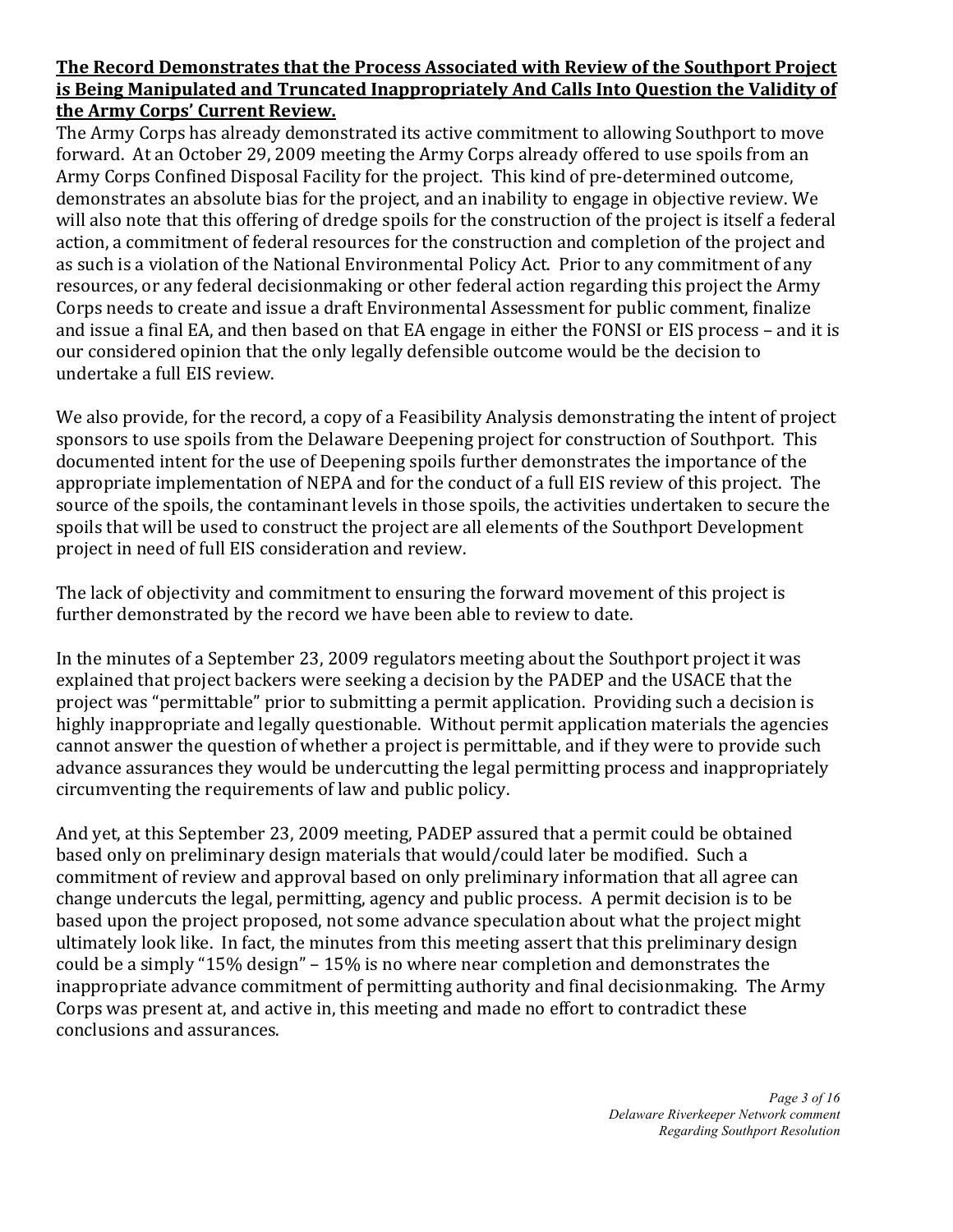The documents Delaware Riverkeeper Network has reviewed regarding this project demonstrates that review of National Environmental Policy Act Environmental Assessment materials will be done piecemeal. We would strenuously oppose such a review strategy. (See for example Oct 29 meeting minutes.) The importance and value of NEPA reviews, be they EA's or EIS', is in their comprehensive and complete nature thereby ensuring complete and informed analysis over every element of a project to be considered and reviewed. Providing piecemeal review and sign off robs the drafter, reviewer, and the public of the opportunity to allow later information identified or collected to inform earlier sections of review or drafting. An EA is intended to be a single, comprehensive document, reviewed and approved (or challenged) in its entirety – the same goes for an EIS. Allowing a piecemeal process for fulfilling the requirements of NEPA fails to fulfill the intent or substance of the NEPA review process.

The documentation we have received from the Army Corps states that there will be an "enhanced EA" conducted for the project. Based on the record that exists at this time, there is ample reason to believe that a full environmental impact statement will be needed for this project. Modified NEPA reviews in an effort to skirt such a requirement of full review is not appropriate. We also assert that there should be every expectation that a full EIS will be needed for this project. Delaware Riverkeeper Network's repeated requests for definition of an "enhanced EA" to the Army Corps have gone unresponded to. The law requires the preparation of an EA, not an enhanced EA or modified EA or piecemeal EA. It is important the law be honored and complied with. We would note, that according to Army Corps documents this decision to undertake an enhanced EA was "decided several years ago". The basis for that decision, by whom it was made, when and for what reason is unknown and apparently undocumented as Delaware Riverkeeper Network has been submitting FOIA's to the Army Corps for several years now and never received any such information.

Furthermore, that the draft table of contents for an EA (a draft document that was prepared by project representatives for review and feedback from agency representatives) well before the creation of an Environmental Assessment documentation pre-identified Southport as the preferred alternative demonstrates that the spirit and substance of NEPA are not being fulfilled by this project, but are merely mandatory procedural hoops to be jumped. In fact, NEPA is a very helpful federal requirement that ensures projects are fully considered, both in terms of environmental and community impacts as well as alternatives (including a no action alternative), prior to the commitment of resources and final decisionmaking. Considering the volume of fill and associated harm that this project brings with it (to open waters, wetlands, river bottom and floodplains) it is unlikely that NEPA would not require a full EIS be prepared for the project before any federal support or action can take place. Asserting prior to EA analysis that only an EA would be needed and that the outcome of that EA would be the selection of Southport before the EA was even performed casts an advance shadow of illegality over this process.

Further, the suggestion that the Army Corps is going to be deciding upon the level of NEPA documentation required as a result of the permit application process (as asserted in the Public Notice at issue) is procedurally and legally inappropriate. The law mandates creation of an EA in order to determine the need for an EIS, that is the legal procedure that must be followed here. Furthermore, the EA and subsequent EIS are intended to inform the permit decisionmaking, not the other way around. To use the permitting process to inform creation of an EA gets it backwards and is not an appropriate implementation of NEPA. The EA should be completed first, then any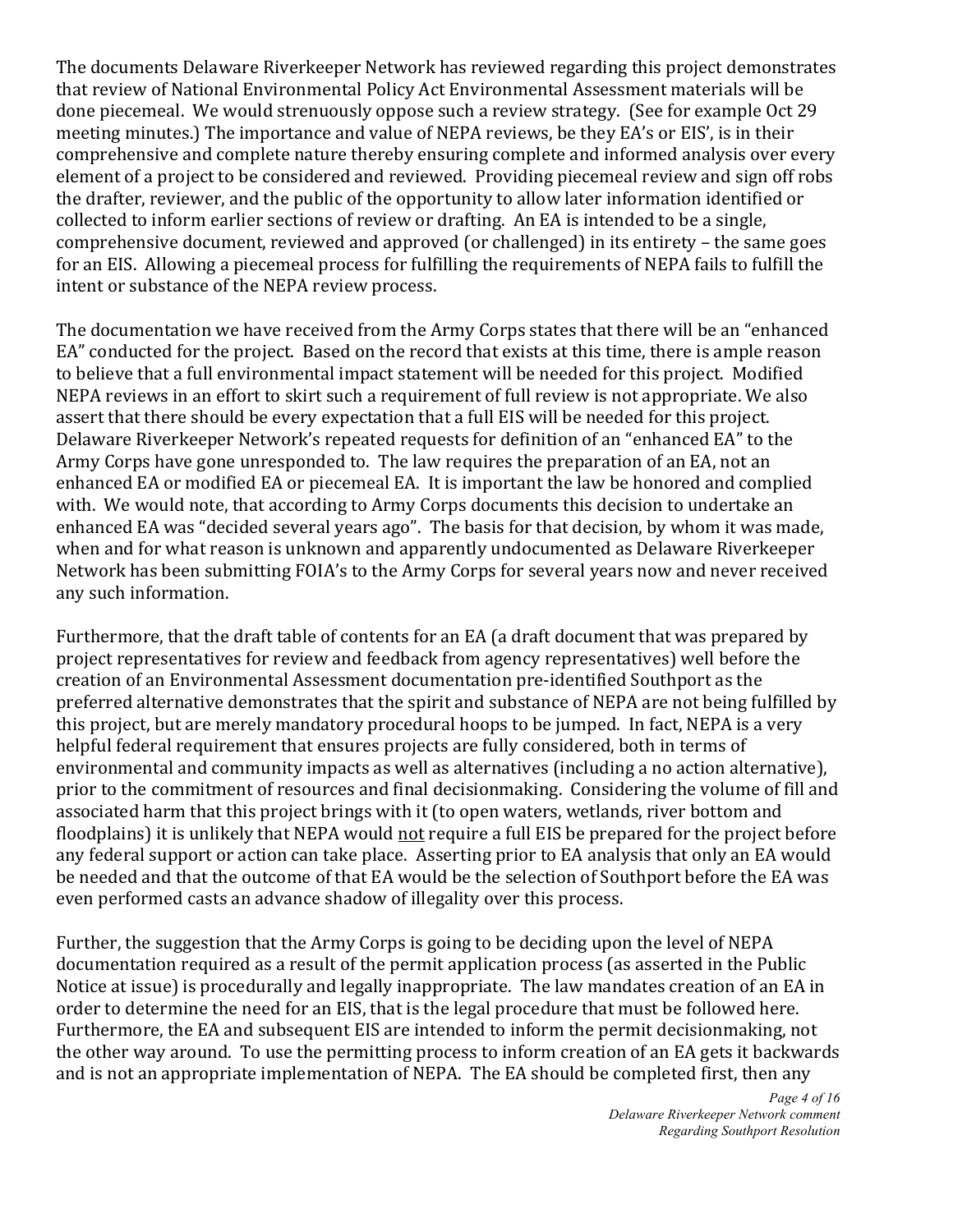required EIS, and only after that has the Corps fulfilled the procedural requirements, and secured the substantive information, needed to inform the Clean Water Act and Rivers and Harbors Act permitting decisions and to allow it to consider and take any federal action on this project. An EA/EIS is what is supposed to support the permitting decision process as it is the issuance of the permit that raises the need for NEPA documentation – considering issuance of a permit without this documentation is a violation of the spirit and requirements of the NEPA law. The Army Corps is obliged to withdraw this public notice and to first fulfill the requirements of NEPA.

Further, multiple email communications, including the one attached dated February 11, 2008 from John Kennedy to Randy Brown as well as a memorandum drafted by "PADEP SERO" on the same date are clear that joint federal 404 and state 105 permitting for a project like Southport is not an option. And yet, July 2010 Weston Solutions submitted a Joint Application for Chapter 105 and Section 404. PADEP conversations on this subject have been consistent and clear – no joint permitting. And yet now we see joint permitting. A joint permit process is a changed review process that diminishes the opportunity for public and other agency input and review. It is inappropriate for the Army Corps or PA DEP to diverge from law, policy and/or practice for Southport. And it is another demonstration of how the Army Corps and Pennsylvania are making dramatic exceptions for this project that are truncating the level of agency and public review and comment and skirting (even evading) the appropriate substantive and procedural obligations of applicable state and federal laws.

### Information Available Demonstrates Southport will Due Unjustified Harm to the River, **including Fish and Wildlife and Other Natural Resources.**

As a procedural matter, it is wholly inappropriate to be considering any permitting decisions without the benefit of a National Environmental Policy Act Environmental Assessment and subsequent Environmental Impact Statement, both of which are key documents for providing full consideration of the environmental affects of the project and alternative options available for reaching its identified goals. Without that information neither the Army Corps nor any other regulatory agency at the state or federal level can even begin to have the level of information necessary to consider this project.

This section of our letter/comment quotes and discusses environmental harms of concern raised by a variety of other resource agencies with regards to the Southport Project and related issues in this reach of the River. This collection of quotes and references to the concerns of others emphasizes the lack of information that has been available on this project and that from the information that has been made available it is clear the threats of environmental harm are real, numerous and potentially significant. It is clear from this available information that a decision granting any permitting for this project at this time is unsupportable.

Dredging Impacts on the Delaware Estuary Tides, a paper reprinted in 1993 documents that narrowing the Delaware River with fill projects increases the tides of the River. The ramification has been, and is, to flood marshlands, forcing them to move inland. This paper also discusses the ramifications of past and future dredging projects on the estuary. Currently there is a tremendous amount of development already existing along Delaware Estuary waters that prevents and/or inhibits the inland migration of many marshlands. The ramifications of over 12 acres of fill, individually and cumulatively with other fill that has happened and is proposed for the future, must be an important part of the consideration of the Southport Project. Note that the airport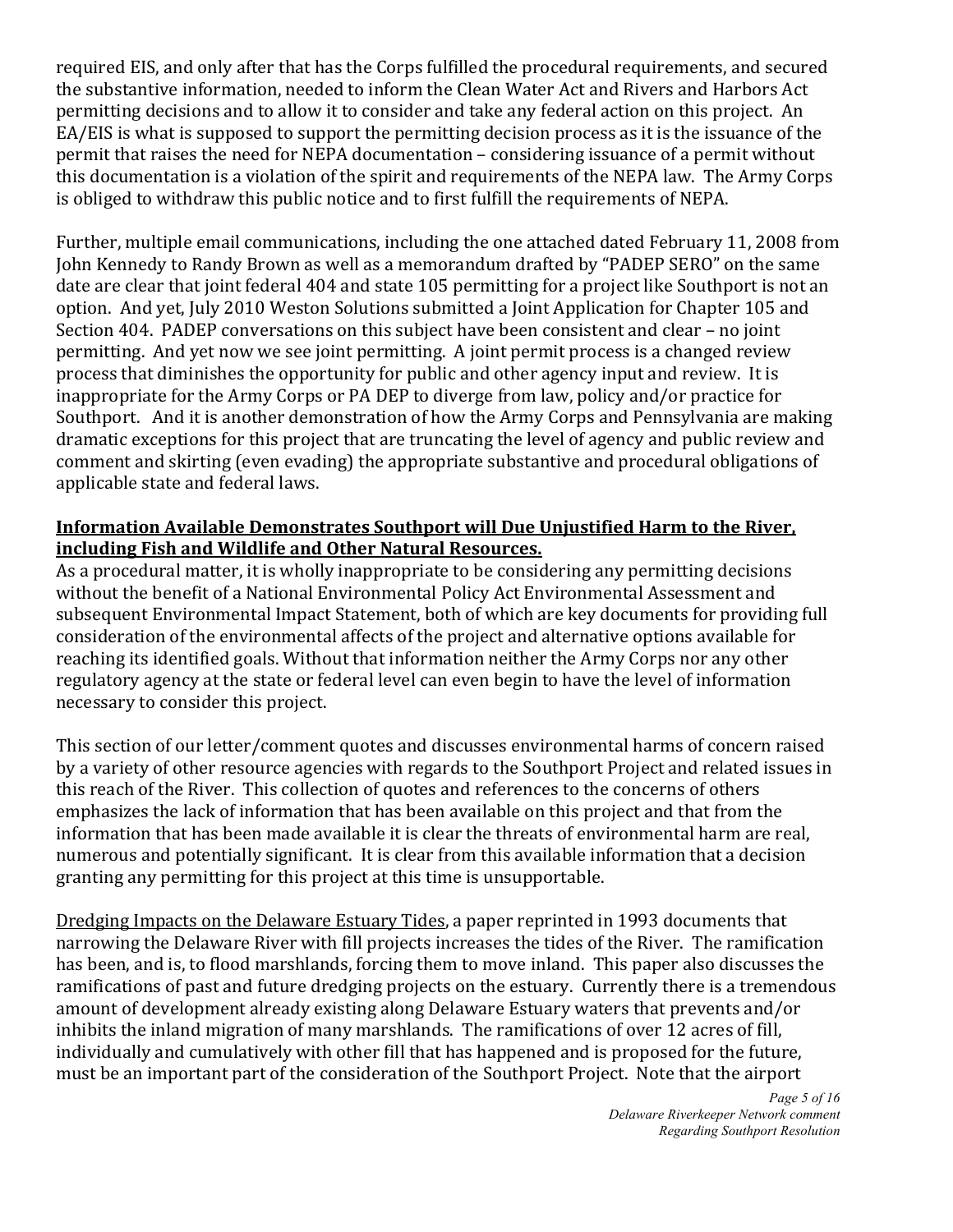recently selected an option in this same reach of river that also requires filling in part of the mainstem river. Also, in one of the attached emails to this comment there are discussed a variety of known development proposals for this reach of the River that need to be part of any cumulative impact analysis regarding the Southport project and the habitat and other ramifications of placing fill in this reach of the River. In addition, filling in the River, floodplains and wetlands must be considered in the context of flooding, and the affect on increasing flooding and flood damages in estuary communities.

The Southport project includes dredging 35 acres of River bottom. The attached letter for the Delaware Estuary program discusses the ramifications of dredging for Estuary marshlands – that historic dredging, and future dredging, has the ramification of increasing erosion of sensitive and ecologically important marshlands. Southport and its proposed dredging will contribute to this harmful dynamic. These kinds of ramifications have not been considered.

Of note, the National Marine Fisheries Service in a December 1, 2009 meeting with the PRPA about the Southport project specifically stated that "the effects on hydrodynamics and sediment accumulation or erosion would need to be evaluated."

The reach of the River to be harmed by Southport (according to the US Fish & Wildlife Service, July 19, 2004) is used by a wide variety of fish species including (but not limited to):

- $\checkmark$  In the deeper inter-pier areas: spot, striped mullet, bay anchovy
- $\checkmark$  In the shallower inter-pier areas: hogchoker, channel catfish, largemouth bass, spottail shiner.
- In addition this reach of river is used by American shad, blueback herring and striped bass.

September 2, 2010 the National Marine Fisheries Service wrote about the Philadelphia International Airport Project and expressed concerns about the impact of that project on alewife and blueback herring. Blueback herring is a prey species for juvenile bluefish. Because the airport proposal includes filling in 25 acres of the freshwater portion of the River that is used by blueback herring and alewife NMFS has concerns for the effects to the essential fish habitat of the juvenile blue fish which is a federally managed species. In addition, their letter notes that "river herring are commercially and recreationally valuable species managed by the Atlantic States Marine Fisheries Commission." And, NMFS notes, "Because landing statistics and the number of fish observed on annual spawning runs indicate a drastic decline in alewife and blueback herring populations throughout much of their range since the mid-1960's, they have been designated as a species of concern by NMFS in a Federal Register Notice dated October 17, 2006." Because the Southport project, according to the agency discussions we reference and have seen in various files (including Army Corps files), also impacts these same species and same reaches of the River, it seems clear that the concerns for the airport project are also applicable to Southport – individually but also cumulatively.

The Southport site has been found to be important striped bass spawning area. Because Big Timber Creek right across the river has been found to be one of the poorest sites (according to a 1994 study says NMFS) "it cannot be assumed that the surrounding areas are equally as important as this site. Striped bass return to the same areas over and over."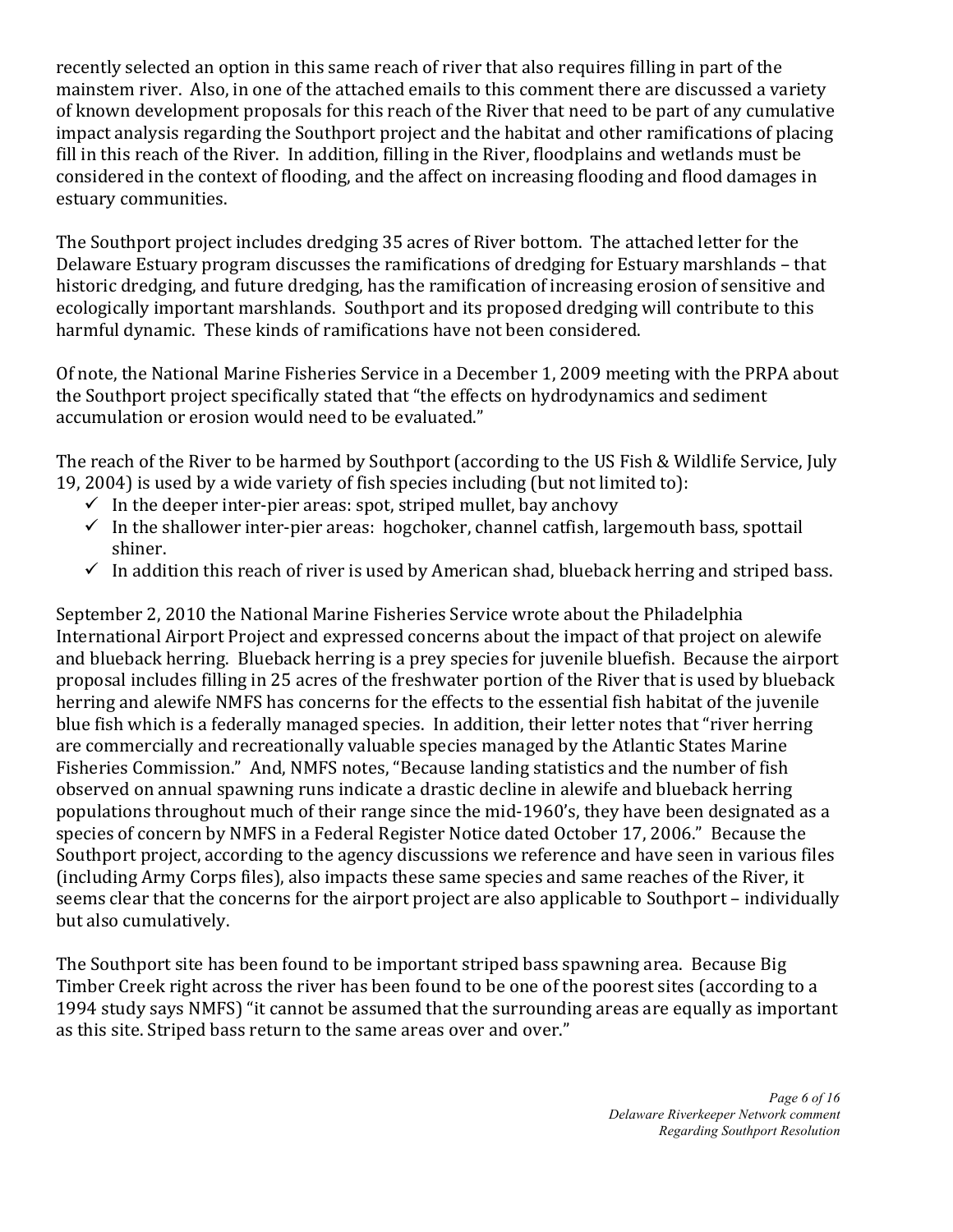The area, according to documents we have seen, is a nursery area for American Shad, themselves determined by ASMFC to be at depressed levels in the Delaware River. As a result, the ramifications for shad populations from the Southport Development Project need careful consideration – harms to habitat, juveniles or any element of the species is of heightened concern because of the depressed health of their populations already in the River, and also because of the economic, recreational and cultural significance of this species for the Delaware River and Delaware River communities.

According to US Fish and Wildlife the interpier area has particular ecological importance "because of the occurrence of fourspine stickleback, mudflats, and submerged and emergent vegetation." "Furthermore, the area of the Delaware River downstream ... within the former Philadelphia shipyards is a significant spawning area for striped bass. In addition to the aquatic habitat values of this area, the shoreline around inter-pier 3B, although disturbed by concrete rip-rap, also supports shrubs and other vegetation that attract a variety of warblers and other songbirds."

"...the Fish and Wildlife Service is concerned about the future development of these two sites." [SouthPort and Piers 78-80-82] According to the Service Inter-pier areas 3A and 3B "should be left undisturbed, and every effort should be made to avoid or minimize adverse impacts to all of the other interpier areas."

The PA Fish and Boat Commission has described the resident and anadromous fisheries located in this part of the River as "of considerable value both ecologically and recreationally." (PA Fish and Boat Commission to the PRPA, Letter 6/1/04).

According to a 2004 Normandeau Associates report done for the project (Aquatic and Benthic Resources Study for Assessment and Improvements to Berthing Area South Port Project No. 03-149.S prepared by Normandeau Associates March 2004) aquatic vegetation found in the proposed project area "is important for its function as a substrate for macroinvertebrates and as cover for small fish as well as a source of dissolved oxygen for the water. Vegetated intertidal and shallow subtidal habitat is not common along the Delaware River Philadelphia waterfront and should be considered ecologically important along this shoreline." The Philadelphia/Camden reach of the Delaware River is known to still suffer from an oxygen sag that can be affecting fish species, including their ability to reproduce and propagate. The oxygen sag is of such a concern that the Delaware River Basin Commission is considering revisiting their regulatory requirements as they pertain to oxygen levels in the Estuary. As a result, removal/destruction of an area of vegetation that is an important contributor of oxygen in this reach of the River is of heightened concern and should not be allowed. As our regulatory agencies and communities take steps to increase oxygen levels for the benefit of ecologically, recreationally and economically important fish and aquatic species, the Army Corps should not be issuing permits to a project that will do harm to habitats that are currently contributing needed oxygen to this reach of the River.

The Normandeau study notes the presence of water celery (*Vallisneria americana*) in the subtidal Interpier Area 3B portion of the Southport project. In other contexts, NJDEP has articulated the importance of rebounding wild celery species in the estuary and the importance of protecting this protected species. (*NJDEP Briefing, Delaware River Main Channel Deepening Project, Supplemental Environmental Impact Statement (SEIS) Information, January 2007*.) To the extent we are talking about the same species of emergent vegetation (while one calls it water celery and the other wild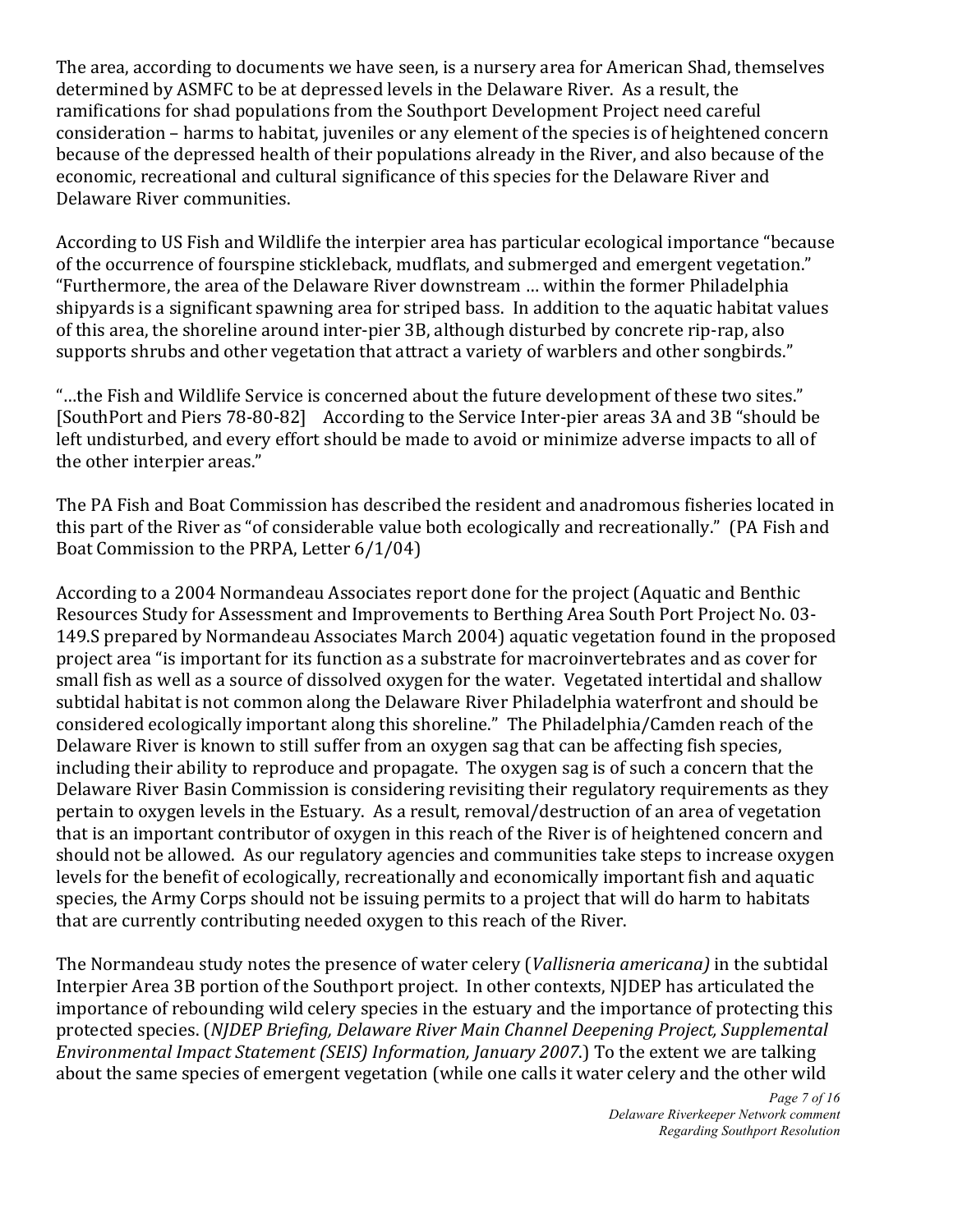celery they all seem to be discussing *Vallisneria americana*), it seems clearly important that there be careful consideration of the impacts of Southport on this species.

Further, in documents we have seen, NMFS has expressed particular concern about the presence of water celery (Valisneria) because it has high wildlife value and it is not clear how readily it can be established at mitigation sites. NMFS, in its 2010 letter regarding the airport project, also talks about the tremendous value of wild celery (*Vallisneria americana*) identifying it as valuable nursery, forage and refuge habitat for a variety of fish including striped bass, American shad, alewife, and blueback herring. As we are talking about reaches of the River in proximity to one another, these concerns need to also be considered in the context of Southport.

The site used to be on the National Priority List of contaminated sites, we are unclear as to its current status in this regard.

According to the National Marine Fisheries Service in a memo dated Nov 13, 2009,

- "Weston says that there are no shortnose sturgeon or Atlantic sturgeon on the site. The problem is the site was only sampled once in late October of 2003 by Normandeau Associates. NER's PRD sent the PRPA a letter in 2004 disagreeing with their determination that shortnose were not on the site. The sampling was not done at the correct time of year and the[y] only looked in the pier areas."
- Also according to this memo Weston did not evaluate whether a tidal ditch on the site provides habitat for glass eel. If this is the case then PA Fish and Boat will want the channel to remain tidal and that piping it and making it dark would be an issue of concern. Apparently the project plans to pipe the entrance of the channel. *(Note from DRN: Despite*) some discussion of this at a march 29 meeting recently seen, the outcome of this is not totally *clear)and)does)seem)to)include)some)culverting)but)not)total)piping)and)that)the)channel)is)in)* fact to be "realigned" but with little specifics given – without full access to the file or independent review we don't really have full information.)
- There is also a question about whether a portion of this tidal channel and the flooded embayment portion of the "ditch" might have been mitigation for something else. Apparently this "stormwater ditch" was part of a Norfolk Southern project, it was designed by Ken Anderson of PADEP to avoid impacting wetlands and it is being used by "hundreds" of minnows" and yet its full usage by fish was not evaluated. The area is approximately 12 feet wide by 2000 feet long.
- As early as 2004 NMFS made clear to the PRPA that more than a single year of sampling would be required to characterize the habitat at the site and that they would have to be sure to sample at the right time of year. This sampling has not been done. Sturgeon and Asiatic clams are among the focused areas of sampling required.
- NMFS has also made clear that mapping of SAV, including eel grass, would be required and that June was the best month for this work.
- According to Fish and Boat representatives "the entire area from the interpier areas at the north end of the site all the way around to the south end of the site is valuable for young-ofyear sturgeon, shad and striped bass."

We have seen a new sampling plan discussed for the year 2010, but as noted in the bulleted list above, a single year data collection is not enough to characterize use and affects.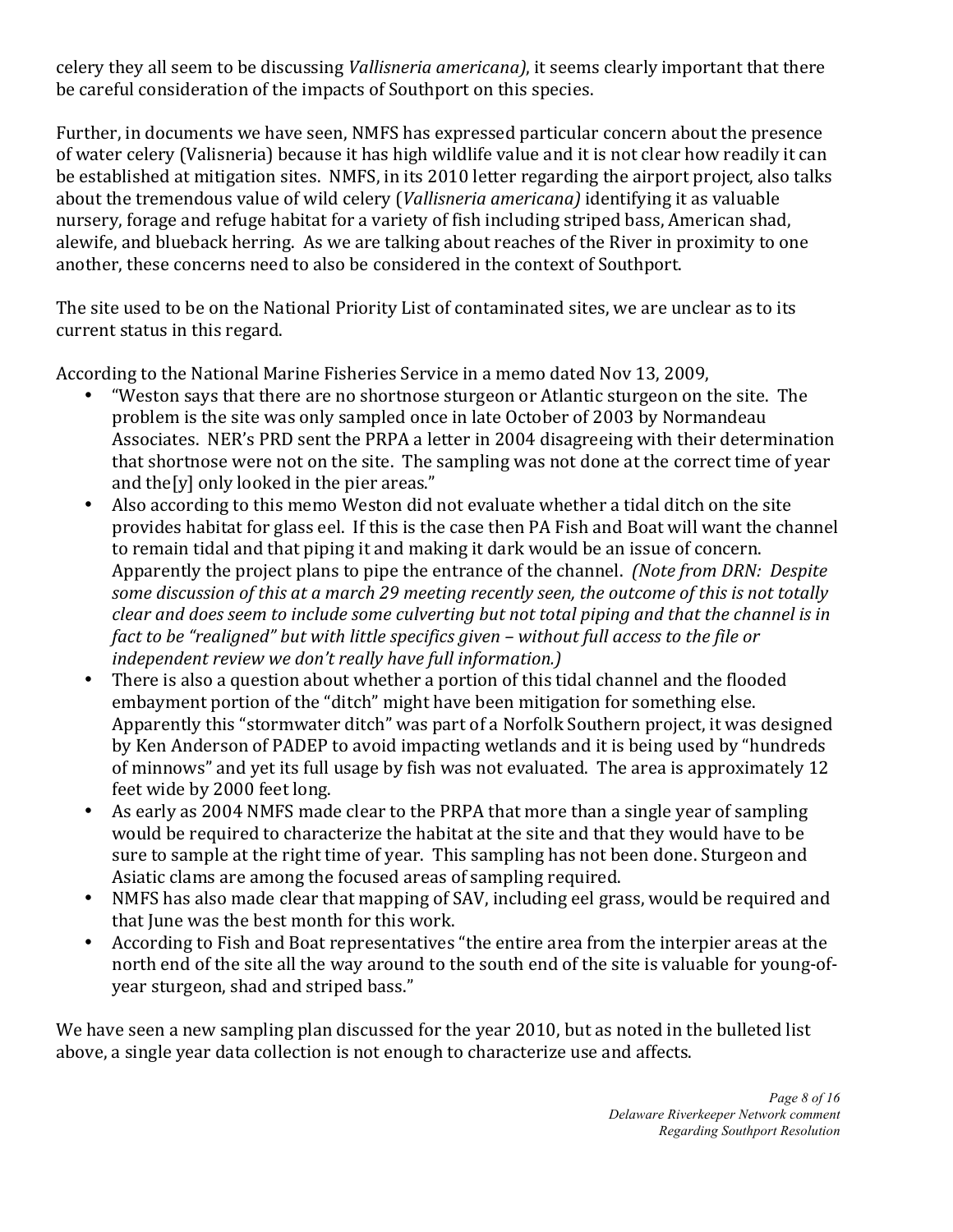The Army Corps' public notice asserts that the project will have no affect on federally listed threatened or endangered species. This is an inappropriate finding in light of information and concerns expressed by other agencies during and at meetings of which the Army Corps was an organizer and/or part. For example,

- $\checkmark$  According to the National Marine Fisheries Service in a memo dated Nov 13, 2009, "Weston" says that there are no shortnose sturgeon or Atlantic sturgeon on the site. The problem is the site was only sampled once in late October of 2003 by Normandeau Associates. NER's PRD sent the PRPA a letter in 2004 disagreeing with their determination that shortnose were not on the site. The sampling was not done at the correct time of year and the[y] only looked in the pier areas."
- $\checkmark$  According to meeting minutes dated Oct 29, 2009 attended by the various agencies, "Likely" fish species of concern in the area could include the shortnose and Atlantic sturgeon. The fish habitat resource has been document in previous studies that have been done in support of other Southport Projects. Charlie stated that this type of habitat in the Delaware River is not common in southeast Pennsylvania."

Studies regarding Atlantic Sturgeon are demonstrating the precariousness of this species in the Delaware Estuary and documenting the importance of protecting the freshwater reaches of the river as necessary for Atlantic and Shortnose Sturgeon habitat and reproduction. The failure to find Sturgeon, either Atlantic or Shortnose, in the acreage planned to be filled by Southport is not surprising considering that there are presumed to be less than 1,000 Shortnose sturgeon throughout the Delaware estuary and less than 100 Atlantic sturgeon. (See Delaware River State of the Basin Report, 2008 – because the Army Corps is the federal representative on the DRBC which issue this report we ask that this document, in your possession, be considered part of the Southport public record.) It is the value of this reach of the River as habitat for the Sturgeon that should be controlling in terms of the need for careful study and review, not whether any were caught during limited sampling by Normandeau in support of the project.

There has been an assertion by project representatives that 6 year old fish data would/could be used to assess the affects of this project. With regards to Atlantic and Shortnose sturgeon affects alone there has been important new information that has come to light in recent years about these species, their habitats, migrations, their population numbers in the Delaware River and their genetic status vis-a-vis other sturgeon populations in the United States. The Atlantic Sturgeon is under consideration for federal listing, and has been identified as genetically unique -- these alone raise the bar for consideration of impacts to Sturgeon and mandates the need for use of up-to-date and complete fishery information which has apparently not been used by the applicant or the Corps.

While the Normandeau information discounts much of the habitat value of the area to be filled in by Southport due to bulkheading and other manmade harms, as well as the presence of macroinvertebrates tolerant of reduced dissolved oxygen conditions, the destruction that has been inflicted to date by manmade activities is not what should control the review of the value of this reach of the River. There are ongoing efforts at the Delaware River Basin Commission to address low Dissolved Oxygen levels in the Estuary. There are also many strategies for restoring damaged lengths of riverbank using proved, proven and available science and technology, including in the Philadelphia region. So the consideration of the habitat value of the acreage Southport proposes to fill should be driven by the environmental habitat and benefit this area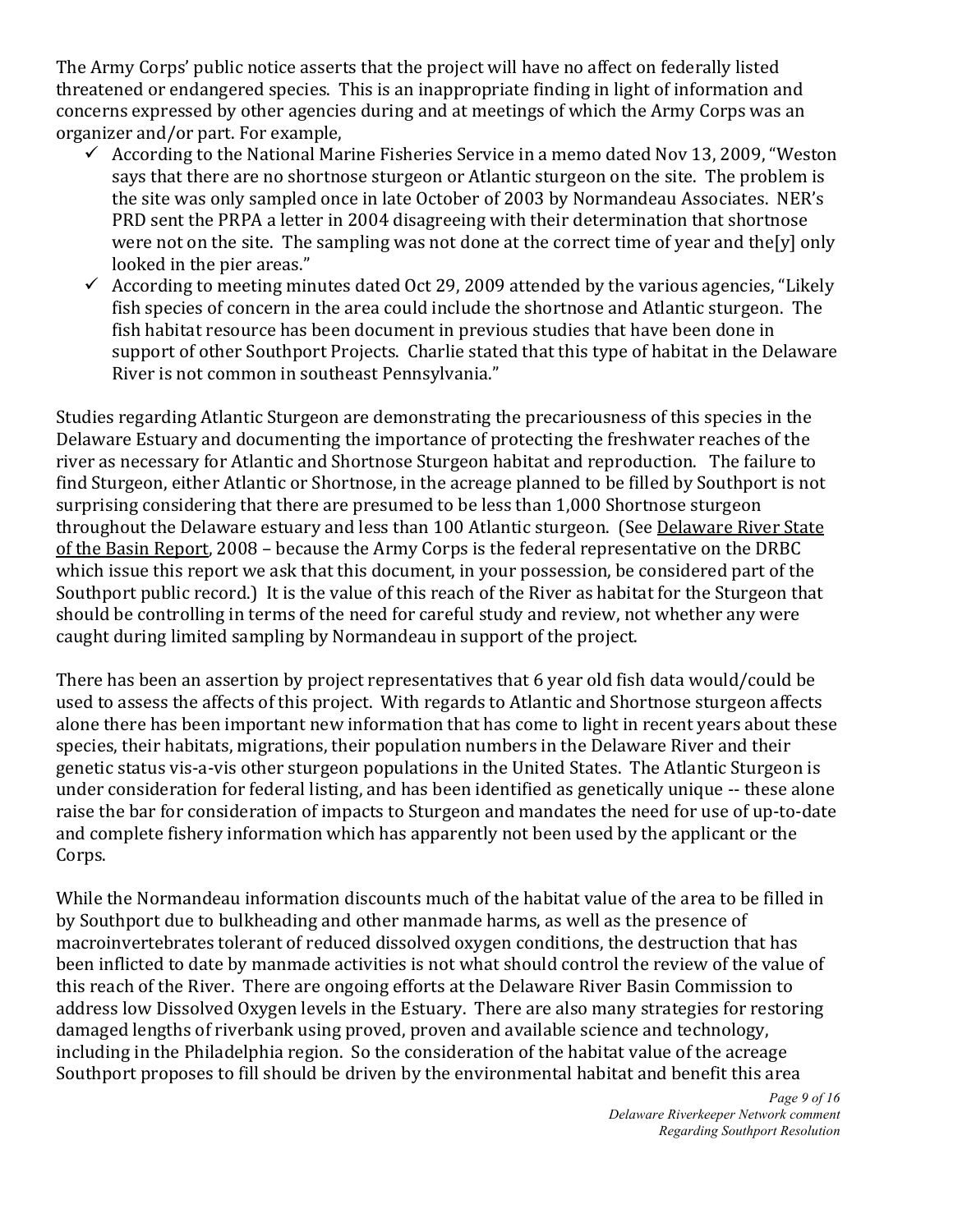could provide under restored condition, as water quality restoration efforts are currently underway and physical habitat restoration is a viable and available opportunity if the site were to remain undestroyed by the Southport Project.

According to Barry Dubinski also at the Oct 29 meeting, "there are red-bellied turtles in the tidal area, state-listed plant species, and the bald eagle nest." In fact, there has already been an effort to see the ability to remove the bald eagle nesting tree, a significant environmental harm.

In documents we have seen the US Fish and Wildlife Service has express concerns about the loss of shallow water habitats, the disposal of dredged material for this project and the potential contaminants it might contain, as well as migratory fish concerns.

Concerns about the introduction of invasive terrestrial and aquatic species from visiting container ships has been raised and as far as we know are not addressed.

NMFS has stated it "believes this project will have a very high impact to the fish and benthic environment and is skeptical an adequate mitigation plan can be crafted to compensate for the losses within the proposed project schedule." (See notes from Dec 1, 2009 meeting with NMFS at Sandy Hook, NJ). From the notes it is unclear which version of the project NMFS was discussing with the PRPA at the time of this meeting (33 acres river fill or over 12 plus other changes) – but the fact that they speak so strongly to the Southport proposal at any point demonstrates the need for serious consideration of the project and its environmental impacts.

It was recommended by a Fisheries Biologist with the PA Fish & Boat Commission that the net design and gear described in "Efficacy of a Benthic Trawl for Sampling Small-Bodied Fishes in Large River Systems" by Herzog, et. al., North American Journal of Fisheries Management 25:594-603, 2005 should be used for the data collection associated with Southport. The gear and methods used in this paper apparently resulted in higher catch levels for fish and fish data, including sturgeon. Were these gear and methods used in the sampling for Southport?

The loss of the riverside lands to development, coupled with the loss of associated wetlands and water habitats will have an affect on birds that use the area either seasonally or year round. That areas surrounding the project site and ecosystems to be damaged are already developed does not diminish the affect to bird life, or other life as the project sponsors suggest in draft documents, in fact it enhances and magnifies the harm. The lesser the amount of habitat available in a reach of river for aquatic, land and bird life the more valuable that which is left behind. These left over havens of good habitat are sometimes the last vestiges available to support or sustain migratory, seasonal or permanent wildlife, bird life and/or aquatic life. Their value is not diminished by the loss of other available habitat nearby due to previous development; their value is instead magnified.

The project requires the removal of a bald eagle nesting tree. Attached is a letter submitted by the Delaware Riverkeeper Network on this matter. Bald Eagles are an important part of the Delaware River ecosystem. They are part of the River's food chain and life cycle. They were nearly decimated by water pollution and loss of critical riverside habitat. Today they are returning because of the hard work of many to reduce pollution and increase habitat. Their return is ecologically important and is also fueling economic returns in communities who are benefitting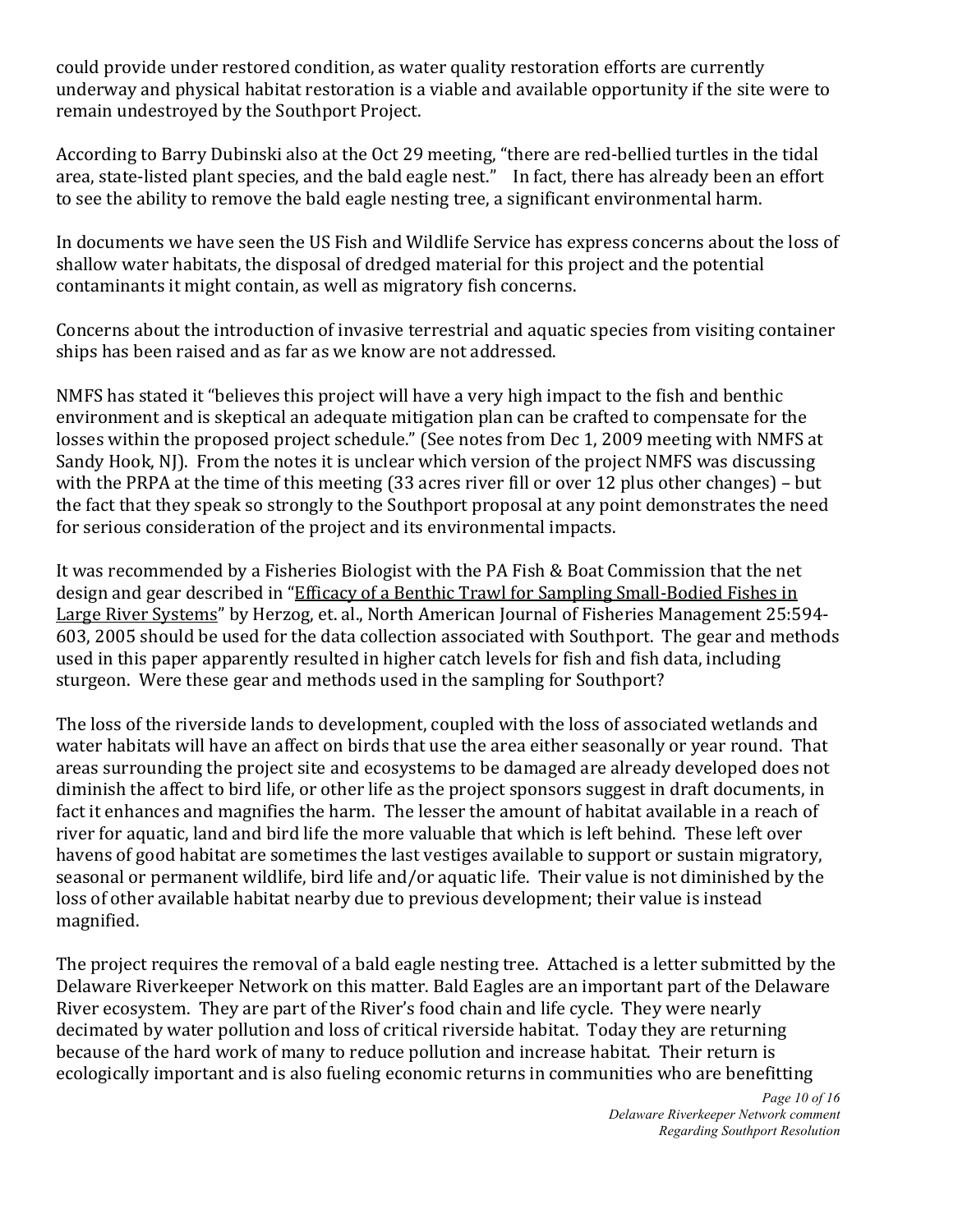from the ecotourism associated with eagle watching and festivals. It is vital that the Bald Eagles of the Delaware River not again be cavalierly sacrificed for inappropriate development along our waterways. In fact, just recently, the National Park Service and local non-profit organizations kicked off the effort to have the tidal Delaware River become Congressionally-designated as a National Recreation Area that will elevate the River and its natural resources – of which this Bald eagles nest is a significant part – as a destination for eco-tourism that has been shown to provide substantial ecological and economic benefit to other rivers throughout North America, including the Golden Gate National Recreation Area and the Mississippi National and Recreation Area.

Other areas that need to be considered and so far have not been:

- The impact of noise and vibrations (hydro-acoustic affects) on fish from pile driving, it can be harmful and so analysis is needed.
- Contaminants from the site, oil spills, anti-fouling compounds, ballast water impacts.

Weston, a consultant working on this project, says that there are no options other than this project at this location. But it is clear from the record that consideration of other sites was given merely cursory review and were summarily dismissed for undemonstrated reasons. For example, pursuing a port project to the south of the Navy Yard was dismissed because while it would avoid filling in 33 acres (now over 12 acres) of the River it would require increasing the length of channel to be dredged from 200 ft to 800 ft. The level of comparative harm from filling over 12 acres vs dredging an additional 600 ft is not characterized or discussed in the materials we have had the opportunity to review to date.

# **Regarding Water Quality**

With regards to surface water quality impacts we don't believe the appropriate documentation has yet been amassed to determine what affect there might be, although we do know that the shallower reaches of the Estuary often have higher contaminant levels than the main channel.

Spoils to be used for this project, based upon official documents we have seen, tell us the spoils will either be from the deepening project (if that is allowed to move forward) or from existing confined disposal facilities operated by the Army Corps – the source of those spoils, the level of contaminants contained therein, etc, are important questions, still unanswered, that speak directly to the issue of water quality and need to be thoroughly planned for, studied, analyzed and addressed before any permitting decisions can be defensibly made. Further, in both instances the source of the spoils is the Army Corps and therefore is itself a major federal action in need of NEPA review in order to ensure the proper level of consideration needed to inform any permit decisions.

February 17, 2010 DRBC staff questioned the proposed sediment sampling for the areas proposed to be dredged:

- $\checkmark$  "we do not support the applicant's proposal to perform PCB congener (1668A) analysis on elutriate water. In aqueous matries in particular, the disagreement between Aroclor and congener analyses has been substantial. Analysis of the elutriate and of the Delaware River water sample ... should be performed using method 1668A."
- $\checkmark$  "The applicant proposes to allow for an extended 72 hour settling time for the elutriate testing. The Inland Testing Manual, however, allows quiescent settling 'for a time period equal to the anticipated field mean retention time, up to a maximum of 24 hours.' A test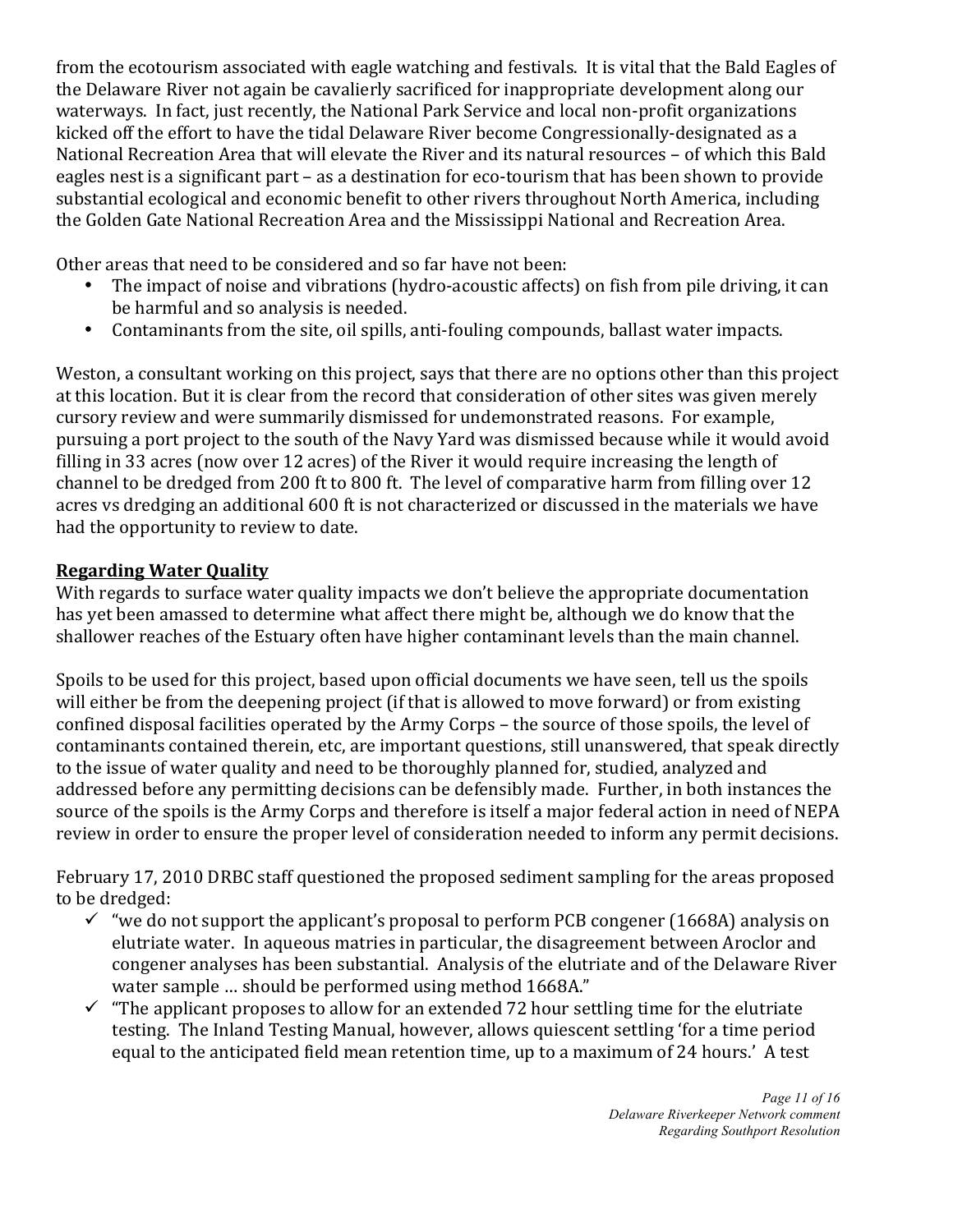settling time of 72 hours is not justified, and will yield results that do not correspond to the expected CDF return water."

We have no information as to how these concerns have been addressed.

# **There has Not Been the Requisite Demonstration of Need. Southport is a Threat to River Jobs; the Claims of Creating them are Not Supported in the Record.**

Project materials assert that the Southport project is needed for the ports of Philadelphia to "remain competitive" and that it will result in "thousands of new, family-sustaining jobs and inject substantial new business and tax revenue into the regional economy." These assertions are not substantiated and in fact, when one looks at the record it can not at all be assumed accurate. In fact, projects like Southport put at risk jobs – present jobs and the potential for future jobs, associated with the fish and other life that will be harmed by the project.

The claims that Southport is needed for the Philadelphia ports to remain competitive is simply not true.

- Container vessel traffic to the Ports of Philadelphia, since 1990, have grown by 300%, this is a dramatic level of growth when one considers that in this same time frame the Port of Baltimore, a port at 50 feet, has only grown in container vessel traffic by 29%.
- Additionally, the need/desire for Southport has long been linked by the Philadelphia Regional Port Authority with the deepening of the Delaware River. The Army Corps has made clear on the record that deepening will not result in induced tonnage, in fact it will result in reduced vessel calls, and so assertions that Southport are needed to service a growing number of vessels that will be coming up because of Panama Canal expansion and deepening are not supported by the public record
- Furthermore, recall, the deepening, if it happens, is only to 45 feet, not the 50 plus feet that the mega container vessels aspire to.
- And finally, since the beginning of this year alone the Ports of Philadelphia have made a number of major port deals which demonstrate that port growth is happening regardless of there being no Southport project.

Southport is not needed to support, grow or keep the ports of Philadelphia competitive – the record and reality do not support such a claim. The Army Corps' economic and EISs and 2009 EA documented created for the Delaware Deepening project are incorporated here by reference – we ask that the Army Corps make those documents part of the official Southport record. If the Army Corps is unwilling to do that the Delaware Riverkeeper Network can certainly copy and send in those documents for the Corps, but considering those are Army Corps documents we ask that in the interest of resources all of the economic reviews for the deepening project as well as the 1992 EIS, the 1997 SEIS and the 2009 EA be included in the Southport record of decisionmaking as they demonstrate the Army Corps' conclusion that deepening will not increase vessel calls or tonnage coming to the Delaware River, and therefore the claims of need for Southport in order to accommodate increased vessel calls that will result from deepening is demonstrably flawed.

A failure to construct Southport is not going to imperil jobs as project materials assert. That is a scare tactic designed to pressure the response of a permit and is wholly inappropriate in this permitting context.

Southport is a major river fill project that threatens a wide array of aquatic species and habitat. As such, its construction actually may hurt already existing jobs, and/or prevent the rehabilitation of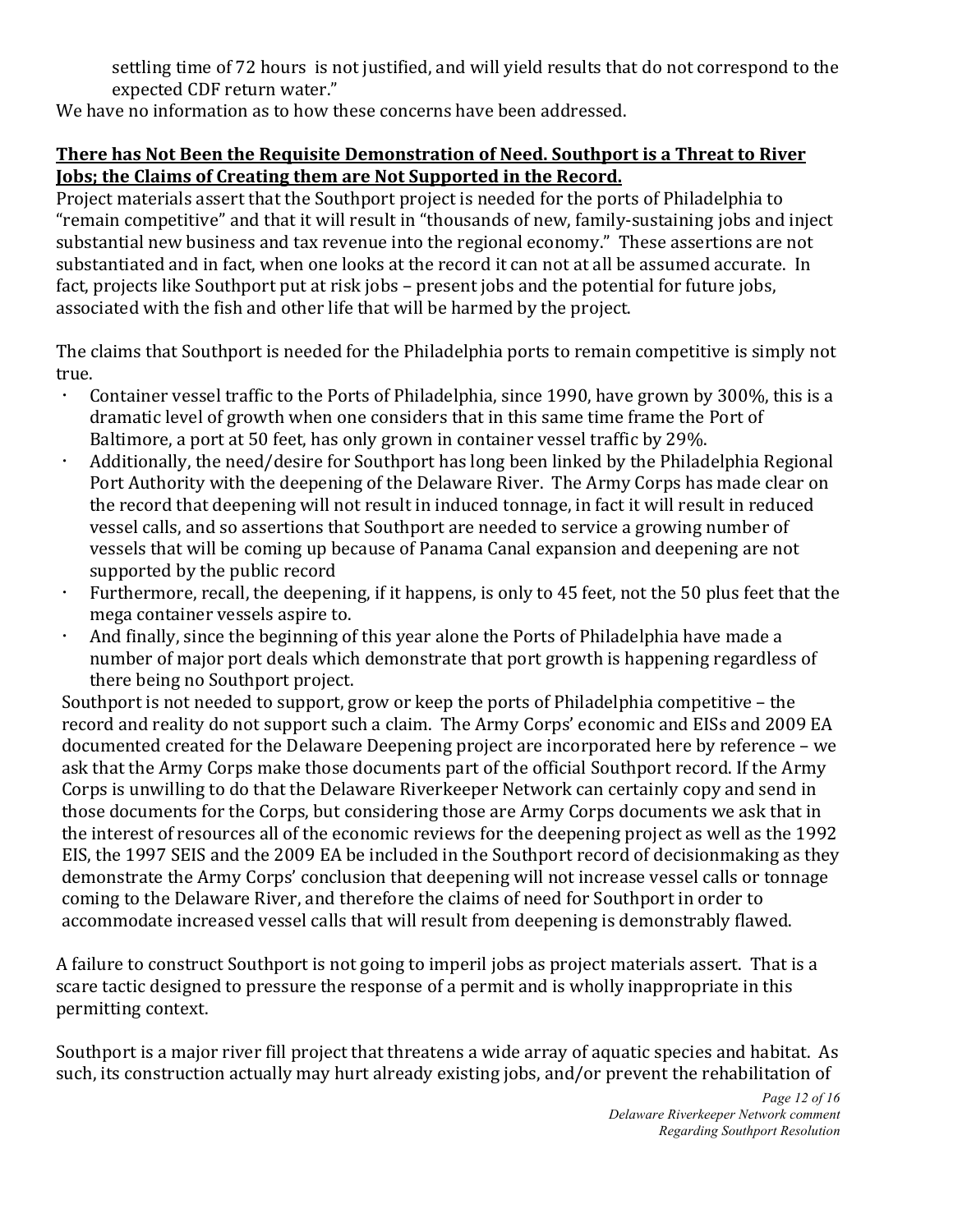lost fishery jobs. Consideration of the ramifications for jobs dependent on a healthy River and River species should be of equal value, import and priority in the decisionmaking process.

- By way of example, there are concerns about the ramifications of construction of Southport on Delaware River sturgeon. Shortnose sturgeon are federally endangered. Atlantic sturgeon are under consideration for listing and in fact the science is showing are in worse condition than the shortnose population of the River. There was a time when Delaware River sturgeon supported a \$16 million caviar industry; that figure adjusted for today's values is over \$400 million. Further harm to Delaware River sturgeon also means harm to the resurrection of this important industry. At one point our River was the Caviar Capital of the United States – only through restoration of sturgeon populations can we reclaim that title, those jobs, and that high level of income for the region.
- American Shad are an important source of economic revenue to Delaware River communities – commercially, recreationally, in terms of associated ecotourism – and so any harms Southport inflicts on this species inflicts economic and job harms.

These are but two species that are considered to be at potential risk of harm by the construction of Southport.

The River belongs to us all, not to the ports. And it is not okay to be sacrificing the River's health, it ecosystems or critters for port development projects to the detriment of the rest of us that are so dependent upon this River for every aspect of our local lives.

### **Mitigation Does Not Allay Concerns**

The mitigation under consideration raises its own troubling set of issues. The mitigation is quite a distance from the reach of river and the habitats being harmed. The mitigation is all up in the Neshaminy tributary. But the harm is being done on the main stem river. There does not seem to be a correlation in the resources benefitting from the mitigation versus those harmed by the project. Further, the kinds of habitats being proposed don't seem comparable to those being lost. There is no discussion in the mitigation of the important water celery (Valisneria) discussed by agencies concerned about this project. Even further, some of the mitigation isn't mitigation at all, it is simply leaving in place fill and wetlands that already exist, in fact that is a major proportion of the primary mitigation option.

Jack's Marina seems to be the major mitigation option. This option is to create intertidal habitat (7.64 acres) and then to simply maintain existing fill to provide for red bellied turtles and to maintain already existing wetlands. Leaving in place fill and wetlands that already exist is not mitigation as these things exist and can continue to exist without intervention by the PRPA for Southport.

Areas B and C only add (if they were to be taken on in addition to Jack's Marina which it is not clear is being proposed, it seems maybe the proposal is for these areas in lieu of Jack's Marina) an additional 1.14 acres of nontidal wetlands, and 5.2 acres of tidal drainage area and .3 acres of subtidal wetlands respectively. In terms of open water and wetland habitats harmed by Southport the total is 16.76 acres. The mitigation options, all three, only provide for 14.28 acres of new habitat. And there is nothing comparable for the harm inflicted by the dredging or floodplain fill. It is not at all clear how, or if, these figures, with or without the maintaining portions of the proposed mitigation, meets the ratios for mitigation articulated by the National Marine Fisheries Service.

> *Page 13 of 16 Delaware Riverkeeper Network comment Regarding Southport Resolution*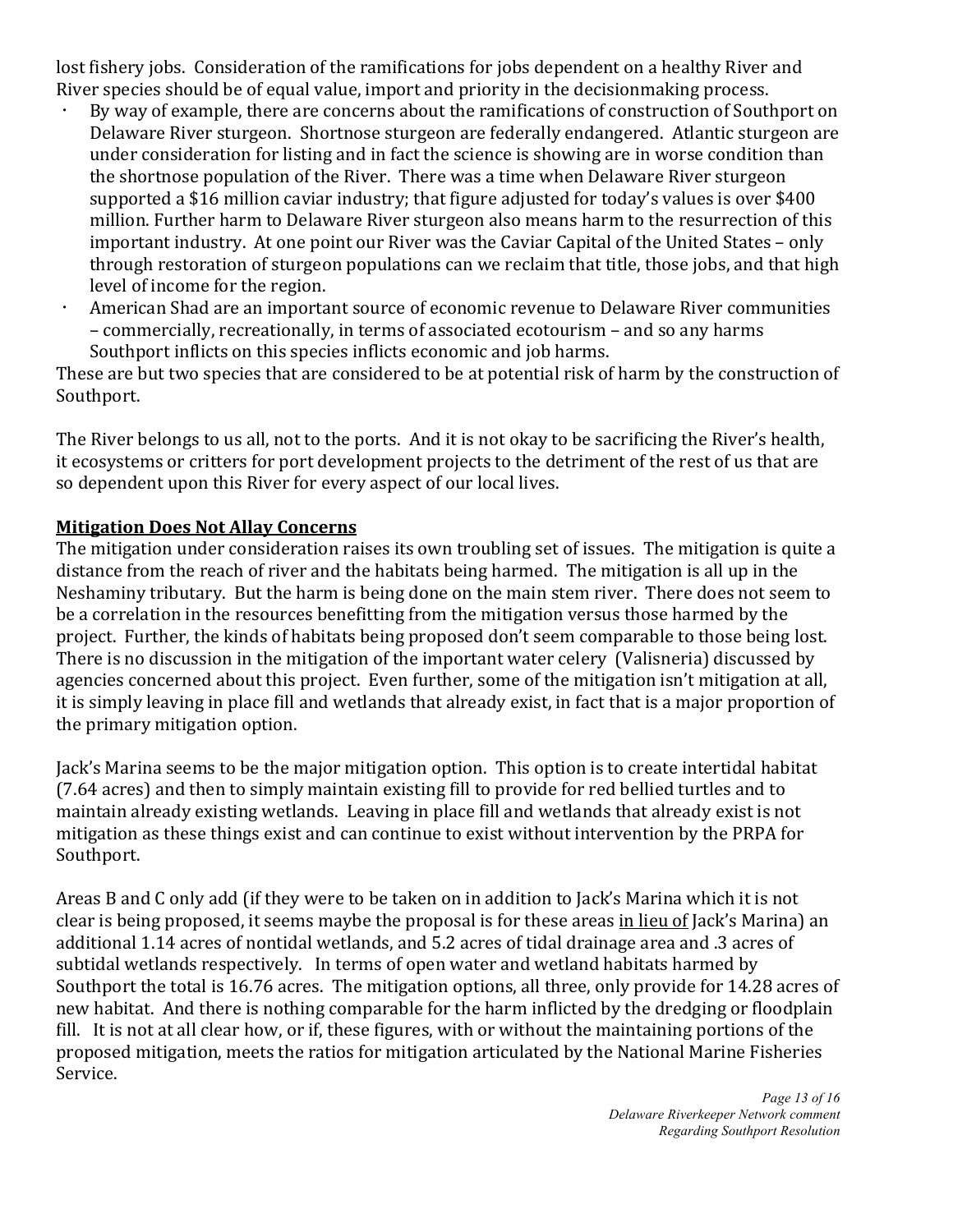The National Marine Fisheries Service communicated that it was important that the "mitigation" project provides habitat to the fish species impacted in the Southport project area." (See notes from Dec 1, 2009 meeting with NMFS at Sandy Hook, NJ). It is not at all clear that this is the case.

In addition, NMFS expressed particular concern about the water celery (Valisneria) because of its high wildlife value. NMFS has said that "it is not clear how readily this can be established at mitigation sites." (See notes from Dec 1, 2009 meeting with NMFS at Sandy Hook, NJ). There is no discussion of this issue in the materials presented about mitigation that we have seen.

Further, NMFS has made clear that "Equal or better habitat would need to be created in out-ofkind replacement. Characterization of existing conditions at potential mitigation sites would be necessary and would need to include some characterization of benthic invertebrates in addition to physical characterization of substrate types in aquatic (non-uplands) settings." (See notes from Dec 1, 2009 meeting with NMFS at Sandy Hook, NJ). It is not at all clear that this level of analysis and/or the information necessary to determine it has either been gathered or provided.

# With regards to changes in the project in recent weeks/months

That in response to public outcry and other resource agency concerns the project has been reduced in size in terms of the amount of River fill tells us nothing about the project except that it was obviously over-designed in terms of the level of fill and harm. A reduction in the volume of fill does not speak to the harms that will result from the project as it is being proposed today, whether there are better alternatives available, and whether there is further opportunity to avoid River, environmental and community harm from the project.

# **In Conclusion**

The Southport Development project involves the filling in of open waters, wetlands, floodplains, and dredging a vast area of the River for the ultimate benefit of private entities. The project will be undertaken by a private developer, and once complete the facilities will be leased to a private entity for their operations. As such this is a taking of public lands and a destruction of public natural resources for the purposes of serving private interests. Such damage to public interests to serve private gains is highly dubious, questionable and not acceptable. The use and abuse of our natural resources in this way should not be supported by regulatory agencies charged with protecting the public by in any way diminishing the rigor of the review, process and oversight that is provided.

The Army Corps needs to ensure its completion of the NEPA process before moving forward with any permit review, action or decisionmaking.

Based on the information available, permitting for this project is neither warranted nor defensible.

We urge the Army Corps to reject any Clean Water Act or Rivers and Harbors Act permitting for the Southport project. That to the extent it wants to continue to consider this project, it first fulfill the requirements of NEPA, which include the preparation and completion of an Environmental **Impact Statement.**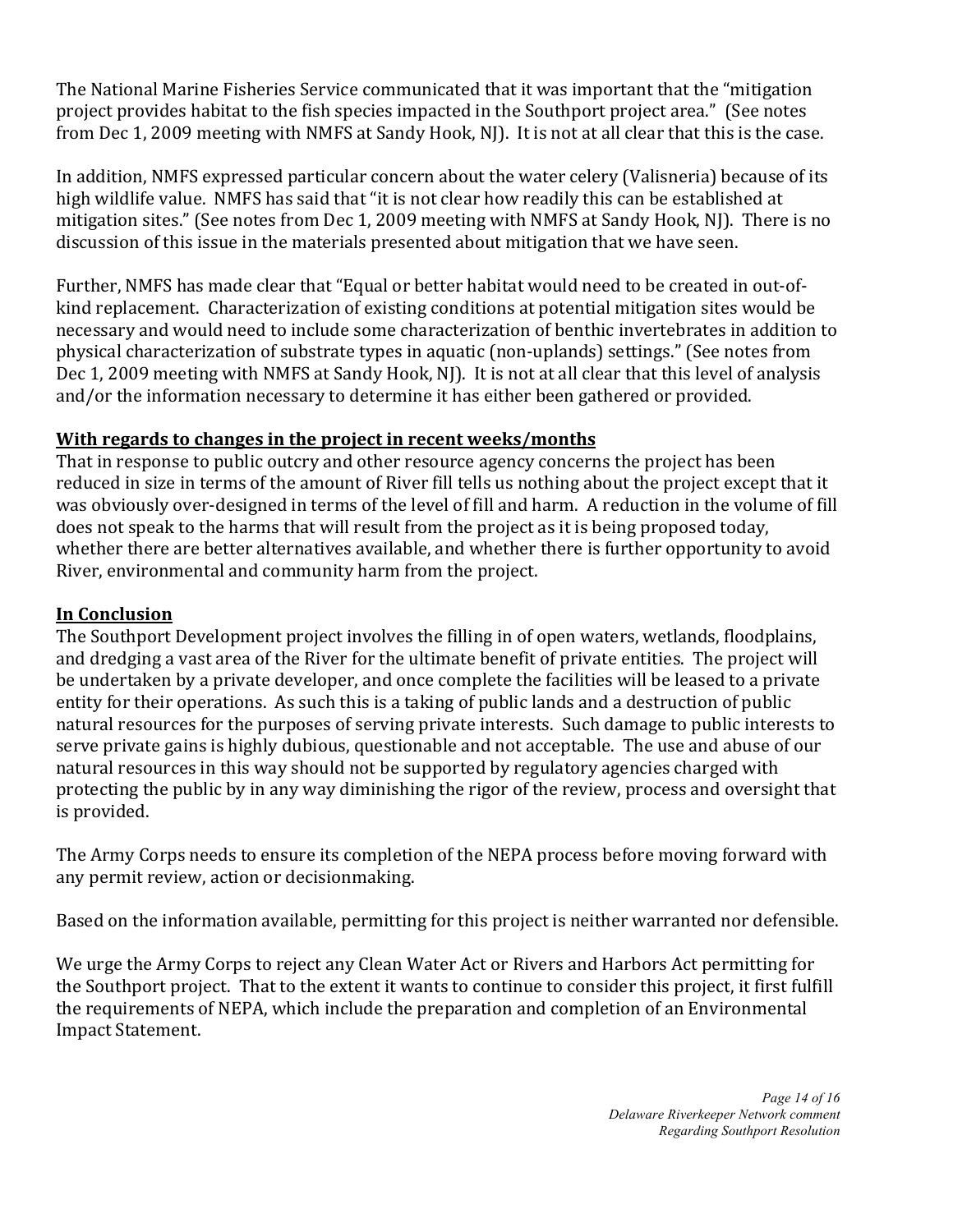Submitted,

 $7 - 4$ 

Maya K. van Rossum, the Delaware Riverkeeper Delaware Riverkeeper Network

Bill Stewart, Conservation Chair Delmarva Ornithological Society

Roxane C. Shinn, Co-director Cooper River Watershed Association

Mark Martell, President Delaware!Audubon

Ron!Marks,!President Delaware River Shad Fishermen's Assoc.

David R. Conrad, Senior Water Resources Specialist National Wildlife Federation

Amy Goldsmith, Director NJ Environmental Federation

Jeff!Tittel,!Director NJ Sierra Club

Christine Nolan, Executive Director South Jersey Land & Water Trust

Captain Robert V. Martin U.S. Navy Ret.

Attachments:

- $\checkmark$  Email dated February 11, 2008 from John Kennedy to Randy Brown.
- $\checkmark$  Memo by PADEP SERO dated February 11, 2008
- $\checkmark$  Minutes of September 23, 2009 regulators meeting
- $\checkmark$  Minutes of October 29, 2009 regulators meeting
- $\checkmark$  Notes from Meeting with NMFS at Sandy Hook, NJ, Dec. 1, 2009
- $\checkmark$  National Marine Fisheries Service memo dated Nov 13, 2009
- $\checkmark$  Delaware Riverkeeper Network Comment regarding Bald Eagle effects 6/11/10
- $\checkmark$  National Marine Fisheries Service correspondence dated Sept 2, 2010 from Peter D. Colosi to William Flanagan.
- Regulatory Agency Mtg Minutes dated March 24, 2010
- $\checkmark$  Email from Kimberly McLaughlin dated May 27, 2010 re CAA General Conformity Rule

*Page 15 of 16 Delaware Riverkeeper Network comment Regarding Southport Resolution*